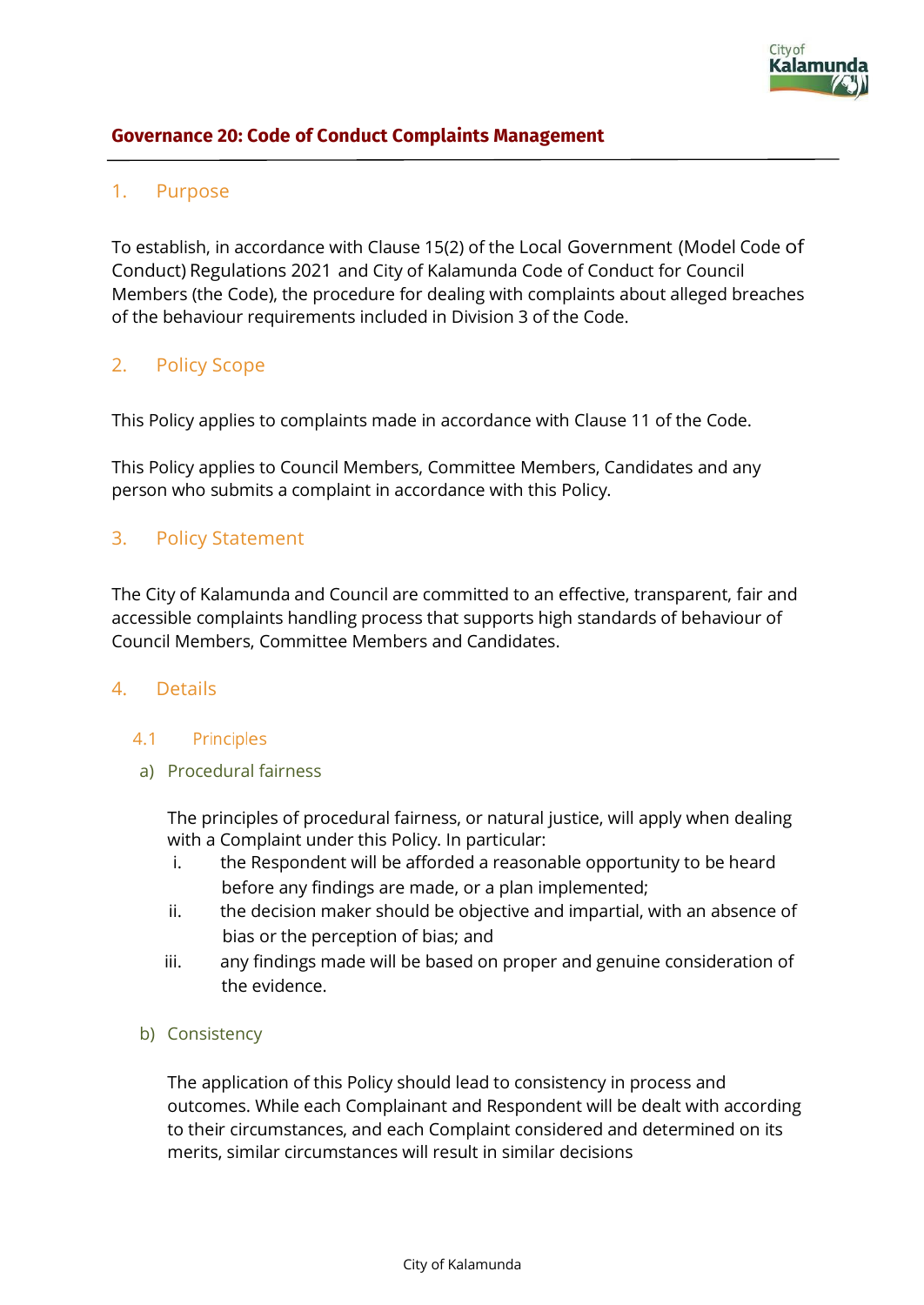### c) Confidentiality

The City will take all reasonable steps to maintain confidentiality when dealing with the Complaint, in order to protect both the Complainant and Respondent.

Council Members, Local Government employees and contractors who have a role in handling a specific complaint will be provided with sufficient information to fulfil their role. They must manage this information securely, and must not disclose or inappropriately use this information.

Complainants will be advised of the level of confidentiality they can expect, and that breaches of confidentiality on their part may prejudice the progress of their Complaint.

#### d) Accessibility

The City will ensure that information on how to make a complaint, including this Policy, is available at the City's Administration Building and on the City's website. The City will make information available in alternative formats if requested.

Any person wishing to make a complaint may contact the Complaints Officer if they require assistance in completing the complaint form or otherwise navigating the complaints process.

#### 4.2 Roles

#### a) Complaints Officer

The Complaints Officer is authorised in accordance with clause 11(3) of the Code of Conduct to accept complaints and withdrawal of complaints.

The Complaints Officer is not an advocate for the complainant or the respondent. The Behaviour Complaints Officer provides procedural information and assistance to both Complainant and Respondent.

The Complaints Officer will liaise with and provide administrative support to a Complaint Assessor appointed under this Policy.

The Complaints Officer will liaise with the Local Government to facilitate the calling and convening of Council or Behaviour Complaints Committee meetings if required.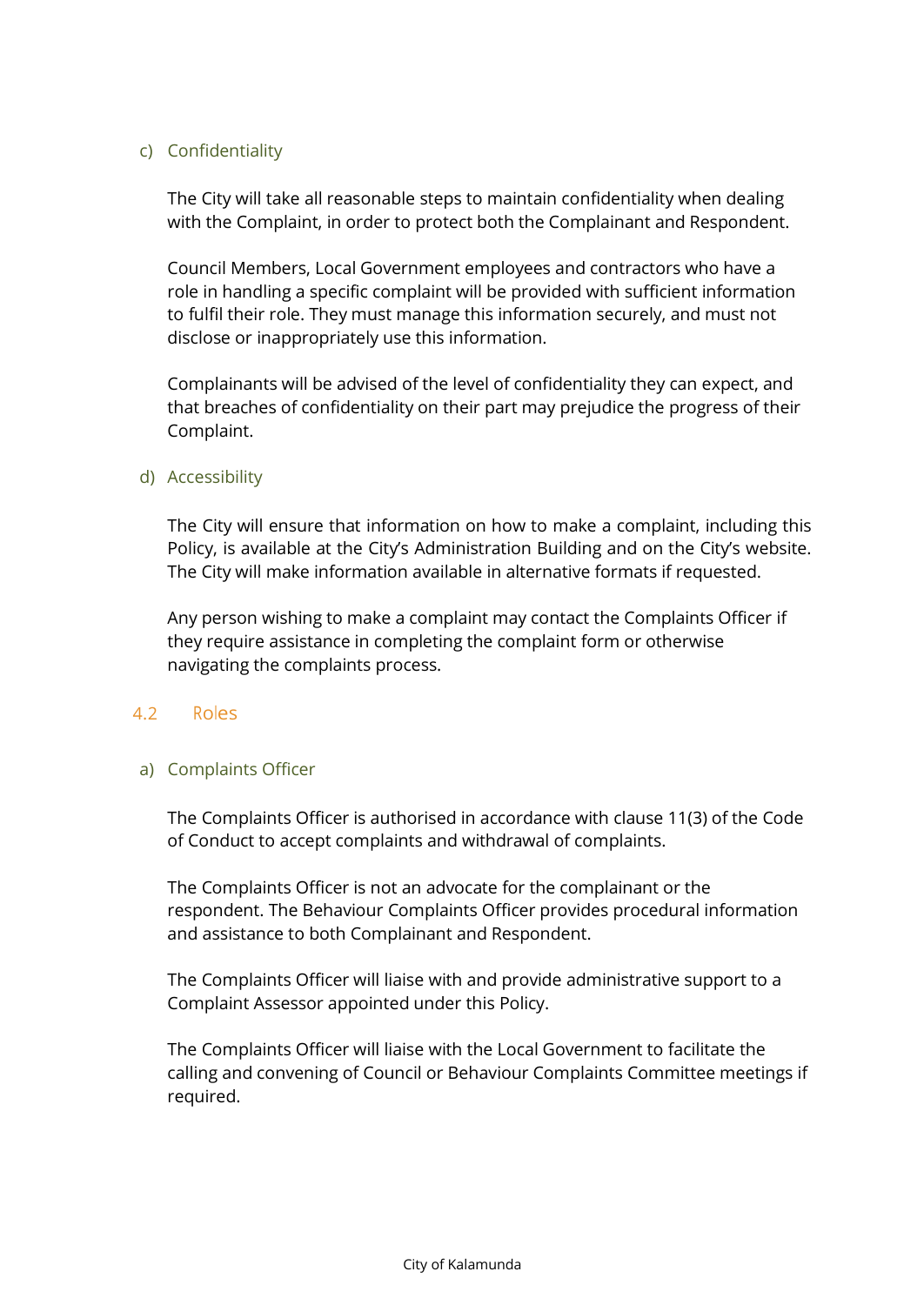In undertaking their functions, the Complaints Officer will apply the Principles of this Policy.

b) Complaint Assessor

The Complaint Assessor is appointed by the Complaints Officer in accordance with clause 4.4 h) of this Policy.

The Complaint Assessor is an impartial third party who will undertake the functions specified in this Policy. In undertaking their functions, the Complaint Assessor will apply the Principles of this Policy.

The Complaint Assessor will liaise with the Complaints Officer to manage the administrative requirements of dealing with the Complaint in accordance with this Policy.

### c) Behaviour Complaints Committee

The Behaviour Complaints Committee is a Committee of Council established in accordance with s.5.8 of the Act for the purpose of dealing with Complaints.

The Behaviour Complaints Committee is a Committee of Council Members only.

The Committee will have a membership of four (4) comprising:

- a) The Mayor
- b) Three (3) councillors, one (1) from each of the other Wards.

All other councillors would be appointed as Deputy Members to cover situations where an appointed member is the subject of a complaint.

The functions of the Committee are to:

- a) undertake an initial assessment of complaints and determination of a process;
- b) where necessary, approval of an appropriate Complaints Assessor;
- c) consideration of the outcome of Complaints Assessor Report and Recommendation to Council of appropriate sanction;
- d) oversight of the implementation of any sanction;
- e) advise Council of any refusal by a complainant to comply with a Council imposed sanction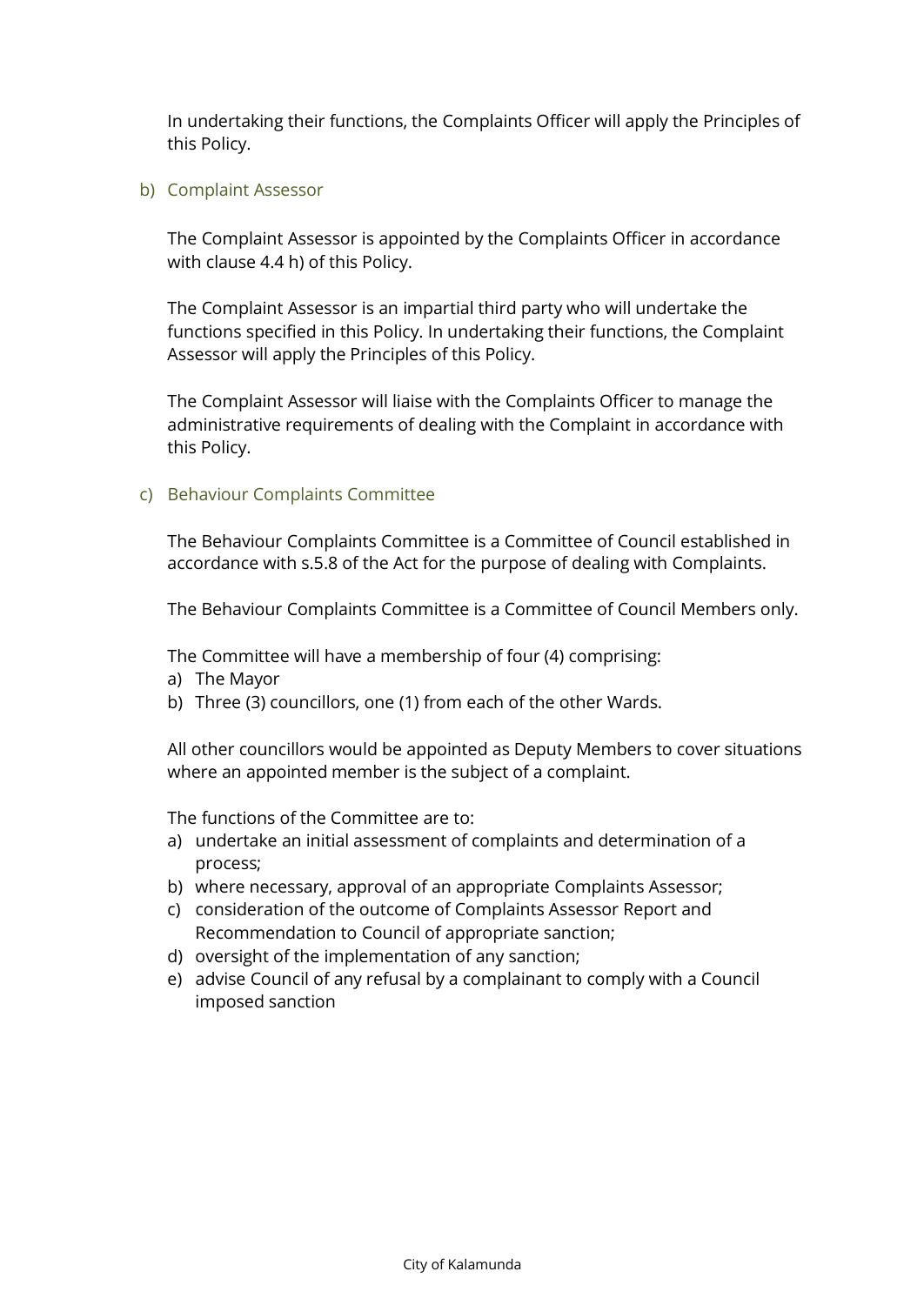### 4.3 Procedure

#### a) Making a complaint

Any person may make a Complaint alleging that a Council Member, Committee Member or Candidate has behaved in a way that constitutes a breach of Division 3 of the Code of Conduct [clause 11(1) of the Code].

A Complaint must be made within one (1) month after the alleged Breach [clause 11(2)(c) of the Code].

A Complaint must be made by completing the Behaviour Complaint Form in full and providing the completed forms to the Complaints Officer.

A Complaint must be made in accordance with the Behaviour Complaint Form and specify which requirement(s) of the Code is alleged to have been breached.

A Complaint is required to include the name and contact details of the Complainant therefore anonymous complaints cannot be accepted.

Where a Complaint Form omits required details, the Complaints Officer will invite the Complainant to provide this information in order for the Complaint to be progressed.

Where a Complaint is made more than 1 month after the alleged breach, the Complaints Officer will give the Complainant written notice that the Complaint cannot be made [clause 11(2)(c) of the Code].

#### b) Candidate Complaints

A Complaint in relation to a Candidate must be made in accordance with 4.4 a), above, but cannot be dealt with unless the Candidate is subsequently declared elected as a Council Member.

Within 7 days after receiving a Candidate Complaint, the Complaints Officer will provide written notice:

- a) to the Complainant confirming receipt, and advising of the procedure for candidate complaints; and
- b) to the Respondent, including a summary of the complaint, and advising of the procedure for candidate complaints.

No action will be taken until the results of the election are declared by the Returning Officer. If the respondent is elected, then the complaint will be dealt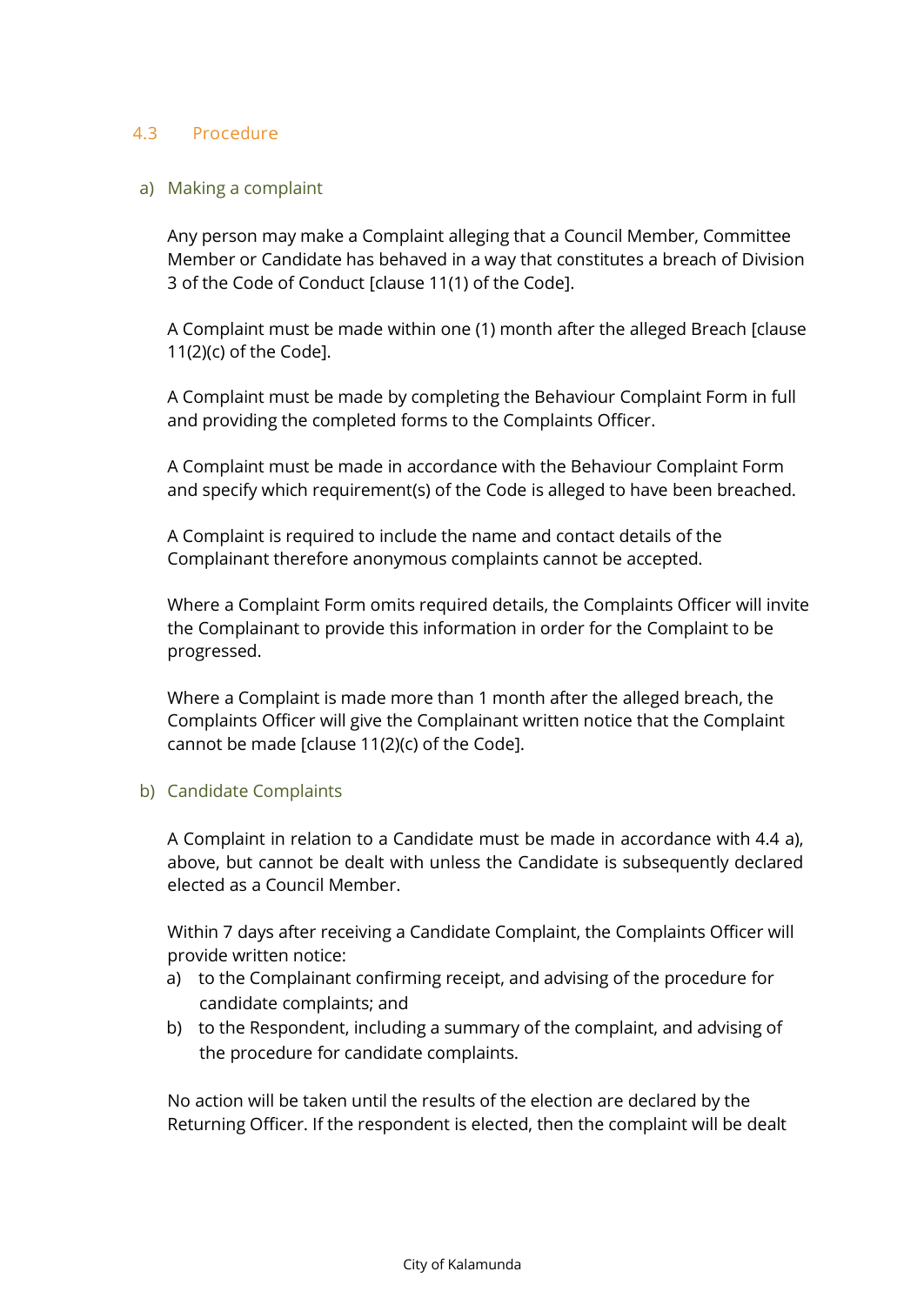with in accordance with this Policy. Timeframes that would otherwise commence on the receipt of a Complaint will be taken to commence on the election date.

If the Respondent is not elected, the Complaints Officer will provide the Complainant with notice that the Respondent has not been elected and that the Complaint cannot be dealt with [clause 15(1) of the Code]

### c) Withdrawing a Complaint

A Complainant may withdraw their Complaint at any time before a Finding has been made in relation to the Complaint [clause 14 of the Code].

A Complainant may withdraw a Complaint by advising the Complaints Officer in writing that they wish to do so.

After receiving a written withdrawal of the Complaint, the Complaints Officer will take all necessary steps to terminate the process commenced under this Policy.

### d) Notice to Complainant

Within 7 days after receiving a Complaint, the Complaints Officer will provide written notice to the Complainant that:

- (i) confirms receipt of the Complaint;
- (ii) outlines the process that will be followed and possible outcomes;
- (iii) explains the application of confidentiality to the complaint;
- (iv) includes a copy of this Policy; and
- (v) if necessary, seeks clarifications or additional information.

If the Complaint Form indicates that the Complainant agrees to participate in Alternative Dispute Resolution, the Complaints Officer will advise the Complainant of the process in accordance with clause 4.4 f) of this Policy.

### e) Notice to Respondent

Within 14 days after receiving a Complaint, the Complaints Officer will provide written notice to the Respondent that:

- (i) advises that a Complaint has been made in accordance with the Code and this Policy;
- (ii) includes a copy of the Complaint Documents;
- (iii) outlines the process that will be followed, the opportunities that will be afforded to the Respondent to be heard and the possible outcomes;
- (iv) includes a copy of this Policy; and
- (v) if applicable, advises that further information has been requested from the Complainant and will be provided in due course.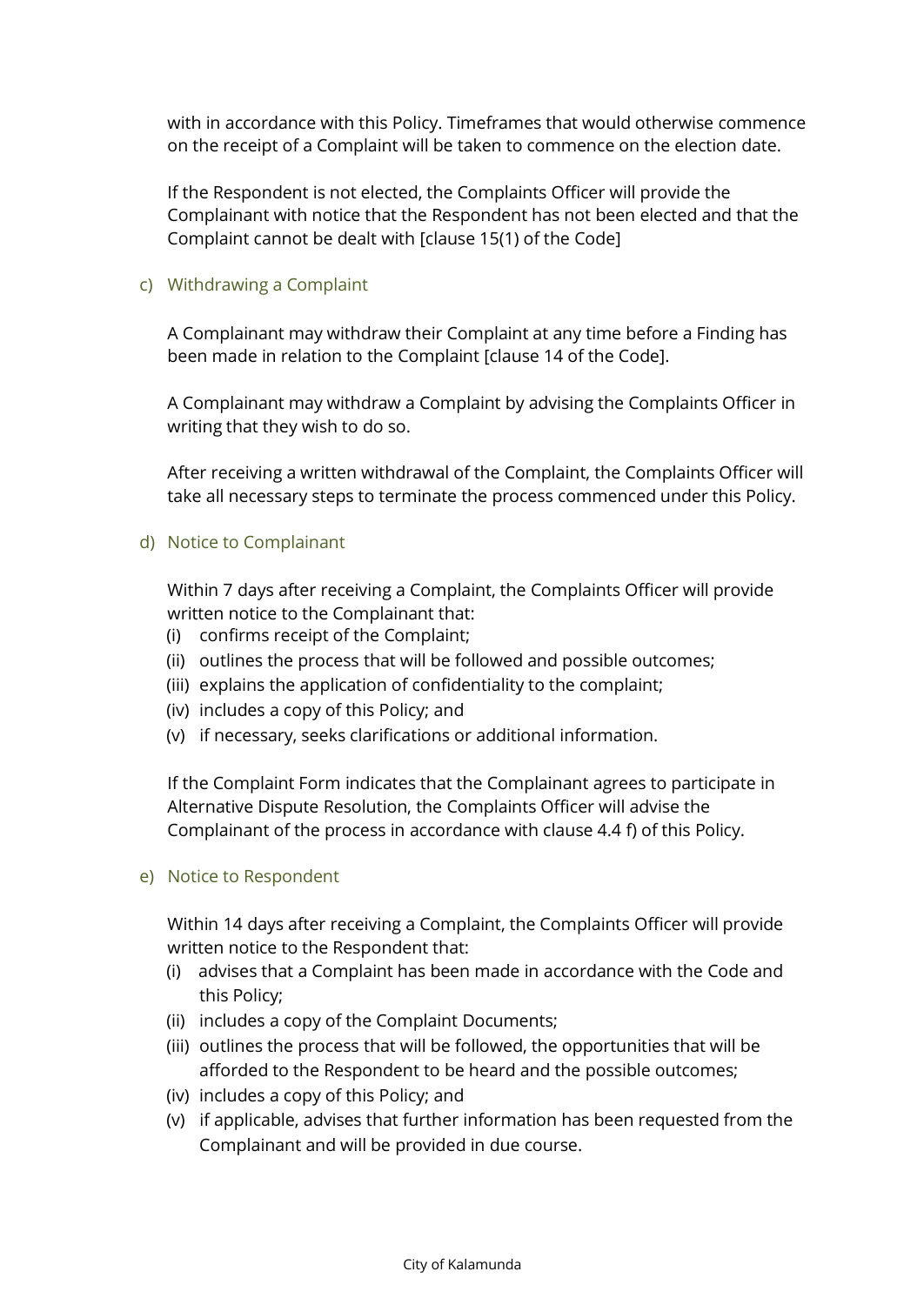If the Complainant has agreed to participate in Alternative Dispute Resolution, the Complaints Officer will ask the Respondent if they are also willing to participate in accordance with clause 4.4 f) of this Policy.

### f) Alternative Dispute Resolution

The City recognises that Alternative Dispute Resolution may support both parties reach a mutually satisfactory outcome that resolves the issues giving rise to the Complaint. Alternative Dispute Resolution requires the consent of both parties to the Complaint and may not be appropriate in all circumstances.

To commence the process, the Complaints Officer will, as the first course of action upon receiving a complaint, offer the Complainant and the Respondent the option of Alternative Dispute Resolution. If both parties agree to participate in Alternative Dispute Resolution, the Complaints Officer will pause the formal process.

The objective of Alternative Dispute Resolution will be to reach an agreed resolution that satisfies the Complainant that the formal process is no longer required, allowing them to withdraw the Complaint, in accordance with clause 4.4 c) of this Policy. For example, an offer by a Respondent to issue a voluntary apology in response to a Complaint, even in the absence of a request from the Complainant, qualifies for consideration as Alternative Dispute Resolution.

If Alternative Dispute Resolution is commenced, both the Complainant and Respondent may decline to proceed with the process at any time. The process may also be terminated on the advice of a third party who is providing assistance to the Local Government, such as a facilitator or mediator.

If Alternative Dispute Resolution is terminated or does not achieve an agreed outcome that results in the withdrawal of the Complaint, the Complaints Officer will resume the formal process required under this Policy.

#### g) Order of Complaints

Complaints will normally be dealt with in the order in which they are received.

If more than one Complaint is received that relates to the same alleged behaviour, the Officer may decide to progress those Complaints concurrently.

#### h) Appointment of Complaints Assessor

If Alternative Dispute Resolution is not commenced, is terminated or does not achieve an agreed outcome resulting in the withdrawal of the Complaint, the Complaints Officer with approval of the Behaviour Complaints Committee, will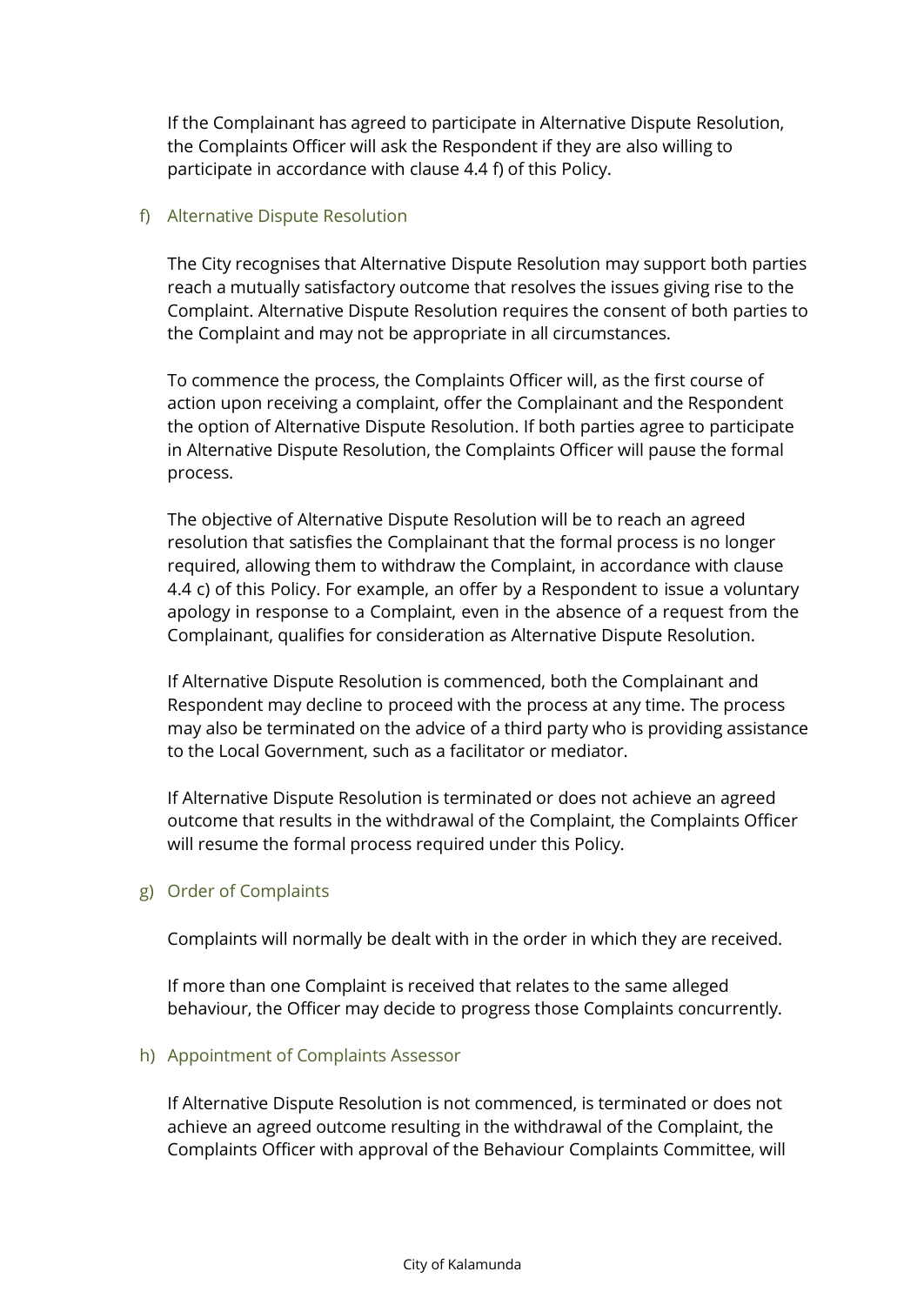appoint a suitably qualified and experienced Complaint Assessor, in accordance with the City's Purchasing Policy.

The Complaints Officer will endeavour to appoint a Complaint Assessor within a reasonable period. The Complaints Officer will provide written notice of the appointment to the Complainant and the Respondent.

#### i) Search of Local Government Records

The Complaint Assessor may request the Complaints Officer to search for any relevant records in the City's Record Management System.

In particular, if the behaviour is alleged to have occurred at a Council or Committee Meeting, the Complaints Officer will be requested to identify any Local Government records that provide evidence that may support a decision as to whether:

- (i) the behaviour occurred at a Council or Committee Meeting;
- (ii) the behaviour was dealt with by the person presiding at the meeting, and/or
- (iii) the Respondent has taken remedial action in accordance with the City's Standing Orders Local Law.

The Complaints Assessor must provide the Respondent with a copy of any records that are identified. In addition, where a clarification or additional information has been sought from the Complainant by either the Complaints Officer or the Complaint Assessor, copies must also be provided to the Respondent.

j) Assessment of the Complaint

The Complaint Assessor will undertake an assessment of the Complaint in accordance with the process outlined in the Notices given under clause 4.4 d) and e) of this Policy.

The Complaint Assessor must ensure that the Respondent is provided with a reasonable opportunity to be heard before forming any opinions, or drafting the Complaint Report or recommendations

#### k) Complaint Report

The Complaint Assessor will prepare a Complaint Report that will:

- (i) outline the process followed, including how the Respondent was provided with an opportunity to be heard;
- (ii) include the Complaint Documents, the Response Documents and any relevant Local Government Records as attachments; and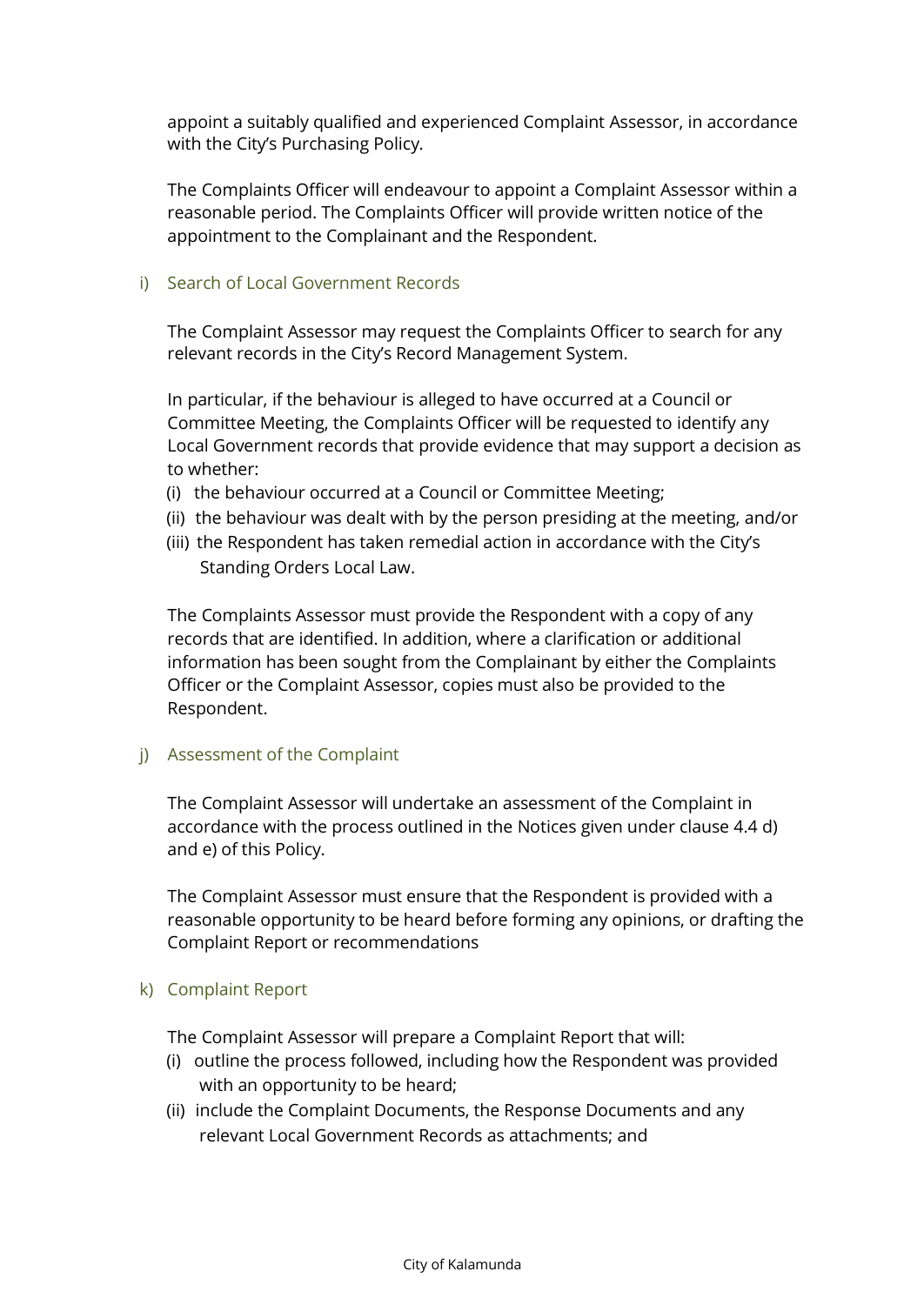- (iii) include recommendations on each decision that may be made by the Complaints Committee; and
- (iv) include reasons for each recommendation, with reference to clause 4.5 of this Policy

If the Complaint Report recommends that a Plan is prepared and implemented in accordance with clause 12(4)(b) of the Code and clause 4.5 d) of this Policy, the Complaint Report must include a Proposed Plan.

The Complaint Assessor will liaise with the Complaints Officer to include the Complaint Report in the Agenda for a meeting of the Complaints Committee. The Complaints Officer will be responsible for preparation of an Officer Report with the Complaint Report provided as a confidential attachment. The recommendations of the Complaint Report will be provided as the Officer Recommendations.

### l) Complaints Committee Meeting

The Agenda will be prepared on the basis that the part of the meeting that deals with the Complaint Report will be held behind closed doors in accordance with s.5.23(2) of the Act.

The Behaviour Complaints Committee will consider the Complaint Report and attachments and give due regard to the recommendations.

In accordance with Regulation 11(d)(a) of the Local Government (Administration) Regulations 1996, reasons for any decision that is significantly different from the Officer Recommendation must be recorded in the meeting minutes.

If the behaviour that is the subject of the Complaint is alleged to have occurred at a Council or Committee Meeting, the Behaviour Complaints Committee will determine whether or not to recommend that Council dismiss the Complaint in accordance with Clause 13 of the Code and clause 4.5 b) of this Policy.

If the Complaint is not recommended for dismissal, the Behaviour Complaints Committee will consider the Complaint and make a Finding as to whether the alleged Breach that is the subject of the Complaint has or has not occurred, in accordance with clause 12 of the Code and clause 4.5 of this Policy.

If the Behaviour Complaints Committee recommends that Council finds that the alleged Breach did not occur, the Complaints Officer must give the Complainant and the Respondent written notice of the Finding and the reasons for the Finding in accordance with clause 12(7)(a) of the Code. This concludes the process for this Complaint.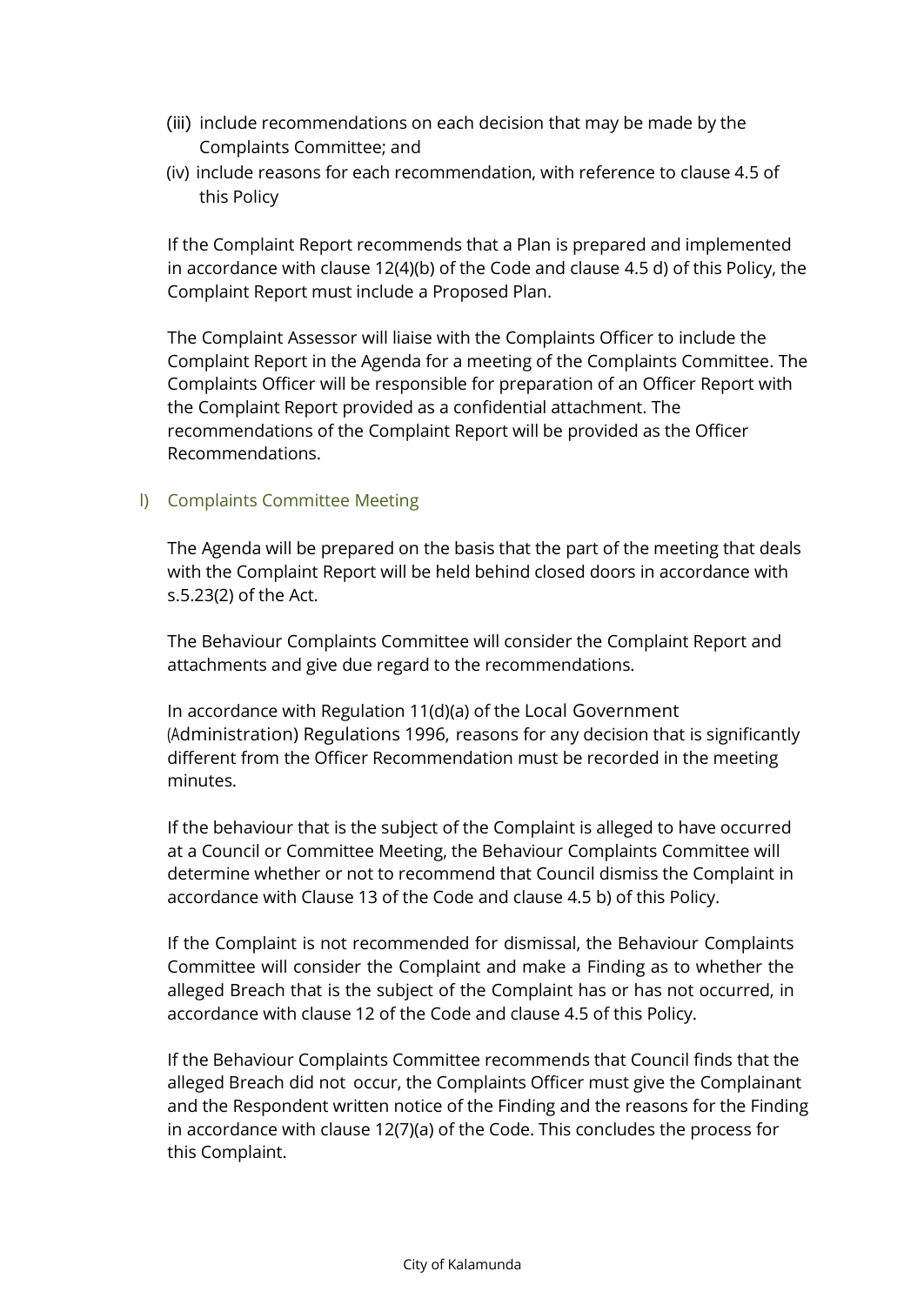If the Behaviour Complaints Committee recommends that Council finds that the alleged breach did occur, the Committee will also recommend whether to take no further action in accordance with clause 12(4)(a) of the Code or prepare a plan to address the behaviour in accordance with clause 12(4)(b) of the Code and clause 4.5 d) of this Policy.

If the Behaviour Complaints Committee recommends Council to take no further action, the Complaints Officer must give the Complainant and the Respondent written notice of this decision and the reasons for the Finding in accordance with clause 12(7)(a) of the Code. This concludes the process for this Complaint.

If the Behaviour Complaints Committee decides to prepare a Plan, the Committee will first consult with the Respondent in accordance with clause 12(5)\* of the Code. The Behaviour Complaints Committee will consider any submissions made by the Respondent before preparing and recommending to Council the implementation of the Plan.

m) Compliance with Plan Requirement

The Complaints Officer will monitor the actions in timeframes set out in a Plan.

Failure to comply with a requirement included in a Plan is a minor breach under section 5.105(1) of the Act and clause 23 of the Code.

The Complaints Officer must provide a report advising Council of any failure to comply with a requirement included in a Plan.

### 4.4 Decision Making

a) Objective and Principles

All decisions made under this Policy will reflect the Policy Objectives and the Principles included in clause 4.2 of this Policy.

b) Dismissal

The Behaviour Complaints Committee must dismiss a Complaint in accordance with clause 13(1)(a) and (b) of the Code if it is satisfied that -

- a) the behaviour to which the Complaint relates occurred at a Council or Committee Meeting; and
- b) either
	- (1) the behaviour was dealt with by the person presiding at the meeting; or
	- (2) the Respondent has taken remedial action in accordance with the City's Standing Orders Local Law.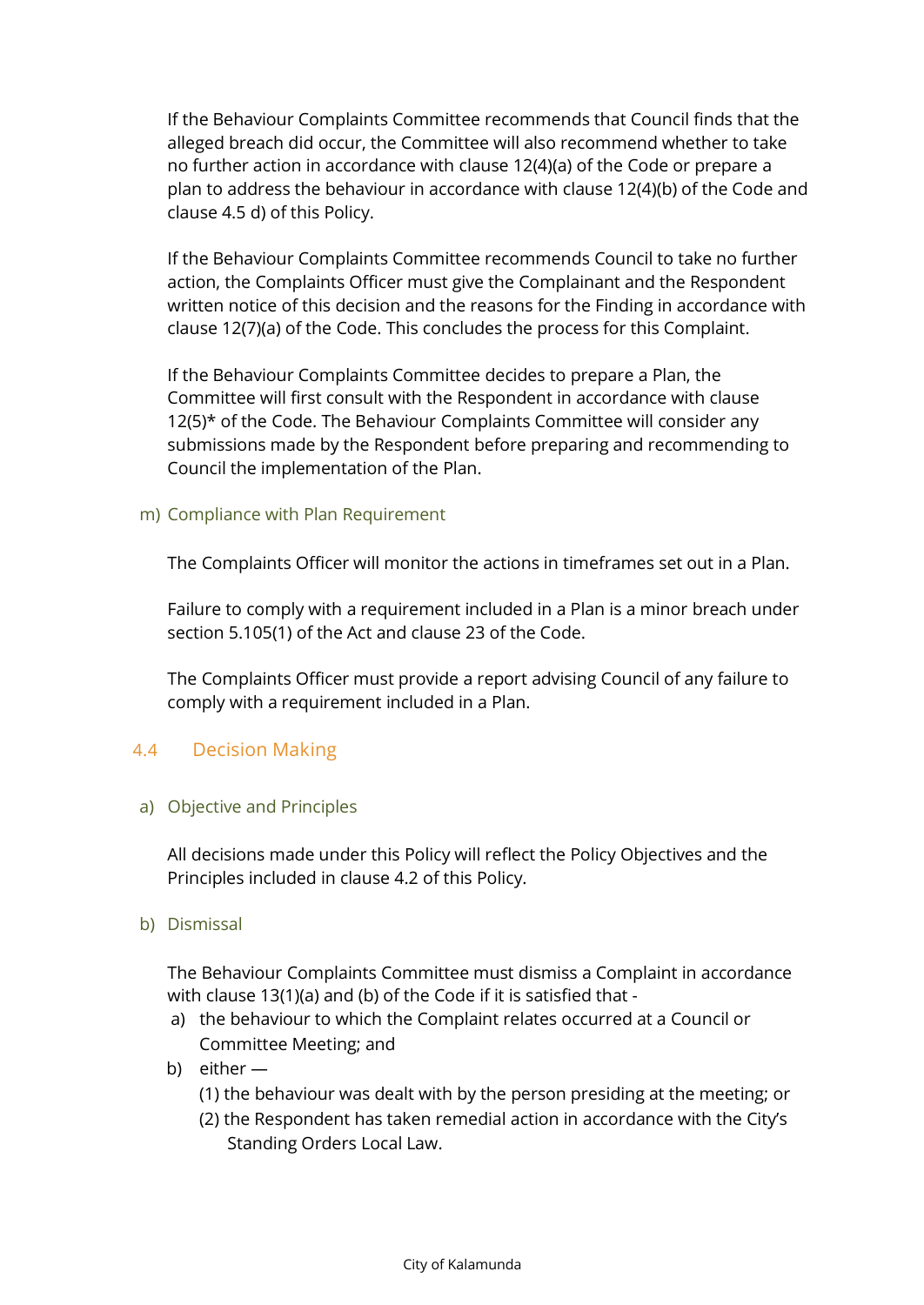### c) Finding

A Finding that the alleged breach has occurred must be based on evidence from which it may be concluded that it is more likely that the breach occurred than that it did not occur [clause 12(3) of the Code].

This may involve first considering whether the behaviour occurred, on the balance of probabilities, and then whether that behaviour constituted a breach of a requirement of Division 3 of the Code.

d) Action

In deciding whether to take no further action, or prepare and implement a Plan, the Complaints Committee may consider:

- (i) the nature and seriousness of the breach(es);
- (ii) the Respondent's submission in relation to the contravention;
- (iii) whether the Respondent has breached the Code knowingly or carelessly;
- (iv) whether the Respondent has breached the Code on previous occasions;
- (v) likelihood or not of the Respondent committing further breaches of the Code;
- (vi) personal circumstances at the time of conduct;
- (vii) need to protect the public through general deterrence and maintain public confidence in Local Government; and
- (viii) any other matters which may be regarded as contributing to or the conduct or mitigating its seriousness.
- e) Plan Requirements

The Proposed Plan may include requirements for the Respondent to do one (1) or more of the following: (i)

engage in mediation; (ii)

undertake counselling; (iii)

undertake training;

(iv) take other action the Complaints Committee considers appropriate (e.g. an apology).

The Proposed Plan should be designed to provide the Respondent with the opportunity and support to demonstrate the professional and ethical behaviour expected of elected representatives expressed in the Code.

The Proposed Plan may also outline:

- (i) the actions to be taken to address the behaviour(s);
- (ii) who is responsible for the actions;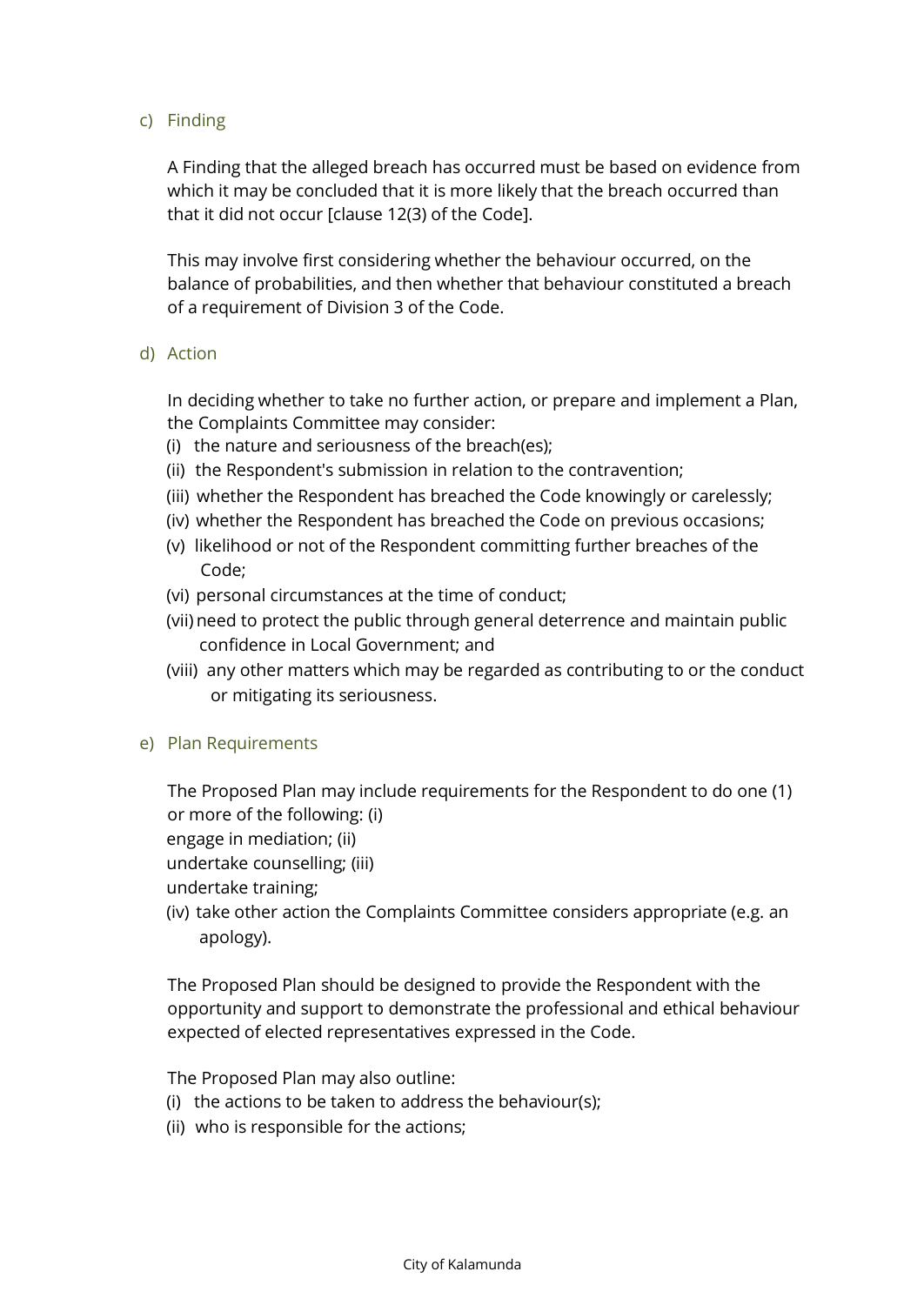- (iii) any assistance the Local Government will provide to assist achieve the intent of the Plan; and
- (iv) a reasonable timeframe for the Plan action(s) to be addressed by the Respondent.

# 5. Definitions

Act means the Local Government Act 1995;

Behaviour Complaints Committee means the Committee established by the Council in accordance with s.5.8 of the Act for the purpose of dealing with Complaints. The role of the Behaviour Complaints Committee is outlined in Part 4.3 c) of this Policy; Breach means a breach of Division 3 of the City of Kalamunda Code of Conduct for Council Members, Committee Members and Candidates]

Candidate means a candidate for election as a Council Member, whose nomination has been accepted by the Returning Officer under s.4.49 of the Act, but does not include a Council Member who has nominated for re-election. A person is a Candidate from the date on which their nomination is accepted, until the Returning Officer declares the election result in accordance with s.4.77 of the Act;

Candidate Complaint means a Complaint alleging a Breach by a Candidate. Candidate Complaints are dealt with in clause 4.4 b) of this Policy;

City means the City of Kalamunda;

Code means the City of Kalamunda Code of Conduct for Council Members, Committee Members and Candidates;

Committee means a committee of Council, established in accordance with s.5.8 of the Act;

Committee Member means a Council Member, employee of the <> or other person who has been appointed by the Council to be a member of a Committee, in accordance with s.5.10(1) of the Act. A person is a Committee Member from the date on which they are appointed, until their appointment expires or is terminated by Council resolution;

Complaint means a complaint submitted under Clause 11 of the Code of Conduct; Complainant means a person who has submitted a Complaint in accordance with this Policy;

Complaint Assessor means a person appointed by the Complaints Officer in accordance with clauses 4.3 b) and 4.4 h) of this Policy;

Complaint Documents means the Complaint Form and any supporting information, evidence, or attachments provided by the Complainant;

Complaint Form means the form approved under clause 11(2)(a) of the Code of Conduct [by Council resolution or by the CEO exercising delegated authority];

Complaints Officer means a person authorised in writing [by Council resolution or by the CEO exercising delegated authority] under clause 11(3) of the Code of Conduct to receive complaints and withdrawals of complaints. The role of the Complaints Officer is addressed in clause 4.3 a)of this Policy;

Council means the Council of the City;